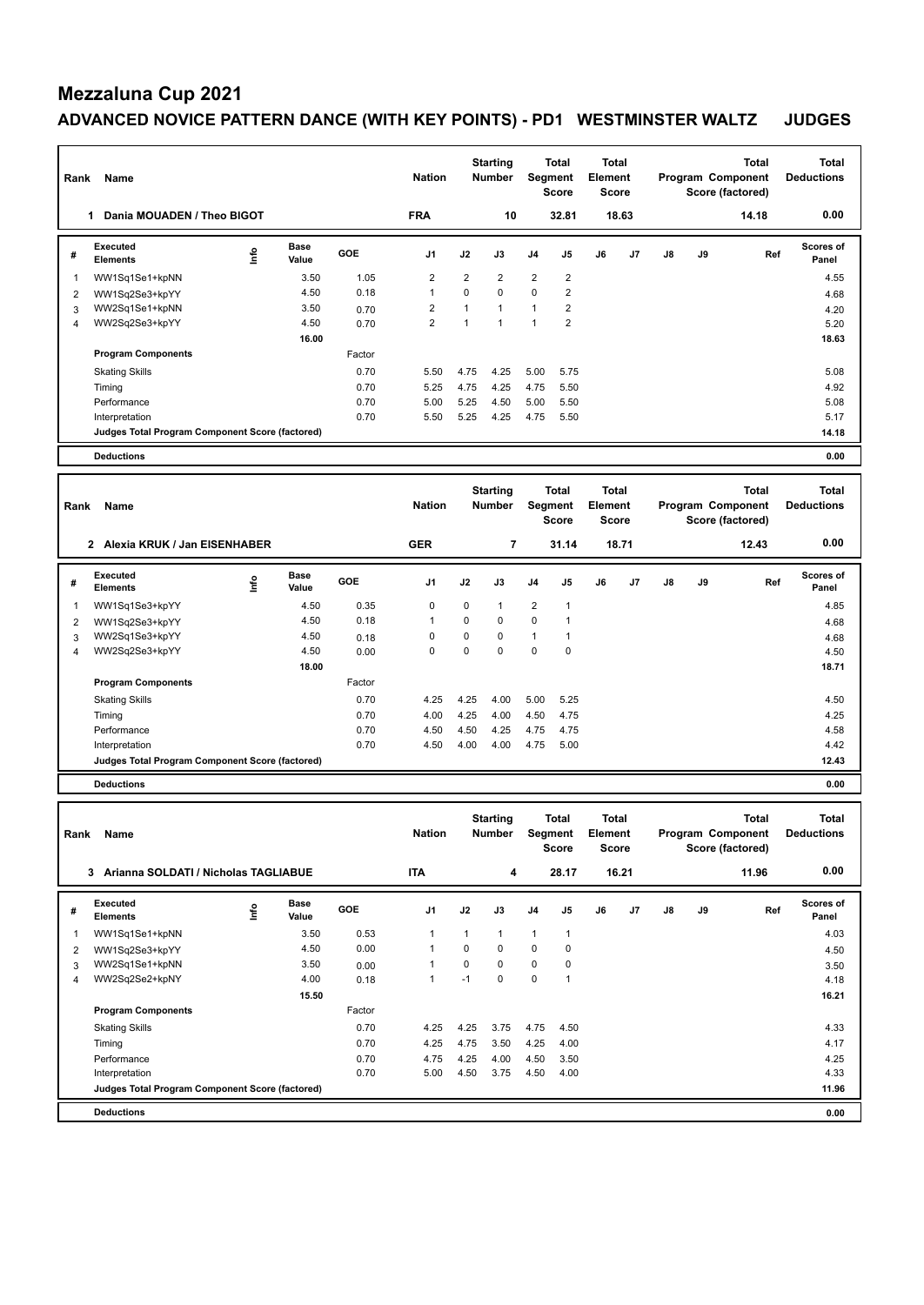| Rank | Name<br>Lili Rose CHESNEAU / Raphael SCHILTZ<br>4 |             |                      |            | <b>Nation</b><br><b>FRA</b> |          | <b>Starting</b><br>Number<br>6 | Segment        | <b>Total</b><br><b>Score</b><br>28.10 | Total<br>Element<br><b>Score</b> | 15.91 |               |    | <b>Total</b><br>Program Component<br>Score (factored)<br>12.19 | Total<br><b>Deductions</b><br>0.00 |
|------|---------------------------------------------------|-------------|----------------------|------------|-----------------------------|----------|--------------------------------|----------------|---------------------------------------|----------------------------------|-------|---------------|----|----------------------------------------------------------------|------------------------------------|
|      |                                                   |             |                      |            |                             |          |                                |                |                                       |                                  |       |               |    |                                                                |                                    |
| #    | Executed<br><b>Elements</b>                       | <u>lnfo</u> | <b>Base</b><br>Value | <b>GOE</b> | J <sub>1</sub>              | J2       | J3                             | J <sub>4</sub> | J <sub>5</sub>                        | J6                               | J7    | $\mathsf{J}8$ | J9 | Ref                                                            | <b>Scores of</b><br>Panel          |
| 1    | WW1Sq1Se1+kpNN                                    |             | 3.50                 | 0.70       |                             | 1        | $\overline{2}$                 | $\mathbf{1}$   | $\overline{2}$                        |                                  |       |               |    |                                                                | 4.20                               |
| 2    | WW1Sq2Se1+kpNN                                    |             | 3.50                 | 0.35       | 1                           | $\Omega$ | $\mathbf{1}$                   | $\mathbf 0$    | $\overline{\mathbf{1}}$               |                                  |       |               |    |                                                                | 3.85                               |
| 3    | WW2Sq1Se1+kpNN                                    |             | 3.50                 | 0.18       | 0                           | 0        | $\mathbf{1}$                   | 0              | -1                                    |                                  |       |               |    |                                                                | 3.68                               |
| 4    | WW2Sq2Se2+kpYN                                    |             | 4.00                 | 0.18       | 0                           | 0        | 1                              | 0              | $\overline{ }$                        |                                  |       |               |    |                                                                | 4.18                               |
|      |                                                   |             | 14.50                |            |                             |          |                                |                |                                       |                                  |       |               |    |                                                                | 15.91                              |
|      | <b>Program Components</b>                         |             |                      | Factor     |                             |          |                                |                |                                       |                                  |       |               |    |                                                                |                                    |
|      | <b>Skating Skills</b>                             |             |                      | 0.70       | 4.50                        | 3.75     | 4.25                           | 4.50           | 4.75                                  |                                  |       |               |    |                                                                | 4.42                               |
|      | Timing                                            |             |                      | 0.70       | 4.25                        | 4.50     | 4.00                           | 4.25           | 4.50                                  |                                  |       |               |    |                                                                | 4.33                               |
|      | Performance                                       |             |                      | 0.70       | 4.50                        | 4.25     | 4.50                           | 4.25           | 4.75                                  |                                  |       |               |    |                                                                | 4.42                               |
|      | Interpretation                                    |             |                      | 0.70       | 4.50                        | 4.25     | 4.25                           | 4.00           | 4.25                                  |                                  |       |               |    |                                                                | 4.25                               |
|      | Judges Total Program Component Score (factored)   |             |                      |            |                             |          |                                |                |                                       |                                  |       |               |    |                                                                | 12.19                              |
|      | <b>Deductions</b>                                 |             |                      |            |                             |          |                                |                |                                       |                                  |       |               |    |                                                                | 0.00                               |

| Rank | Name                                            |      |                      |            | <b>Nation</b> |             | <b>Starting</b><br><b>Number</b> |                | Total<br>Segment<br><b>Score</b> | Total<br>Element<br><b>Score</b> |                |               |    | <b>Total</b><br>Program Component<br>Score (factored) | <b>Total</b><br><b>Deductions</b> |
|------|-------------------------------------------------|------|----------------------|------------|---------------|-------------|----------------------------------|----------------|----------------------------------|----------------------------------|----------------|---------------|----|-------------------------------------------------------|-----------------------------------|
|      | 5<br>Natali BLAASOVA / Filip BLAAS              |      |                      |            | <b>CZE</b>    |             | 11                               |                | 26.76                            |                                  | 15.50          |               |    | 11.26                                                 | 0.00                              |
| #    | Executed<br><b>Elements</b>                     | ١nf٥ | <b>Base</b><br>Value | <b>GOE</b> | J1            | J2          | J3                               | J <sub>4</sub> | J <sub>5</sub>                   | J6                               | J <sub>7</sub> | $\mathsf{J}8$ | J9 | Ref                                                   | Scores of<br>Panel                |
| 1    | WW1Sq1Se3+kpYY                                  |      | 4.50                 | 0.00       | $-1$          | 0           | 0                                | $\mathbf 0$    | 0                                |                                  |                |               |    |                                                       | 4.50                              |
| 2    | WW1Sq2Se2+kpYN                                  |      | 4.00                 | 0.00       | 0             | $\mathbf 0$ | 0                                | $\mathbf 0$    | 0                                |                                  |                |               |    |                                                       | 4.00                              |
| 3    | WW2Sq1Se1+kpNN                                  |      | 3.50                 | 0.00       | $-1$          | $\mathbf 0$ | $\mathbf 0$                      | $\mathbf 0$    | $\mathbf 0$                      |                                  |                |               |    |                                                       | 3.50                              |
| 4    | WW2Sq2Se1+kpNT                                  |      | 3.50                 | 0.00       | 0             | $-1$        | 0                                | $\mathbf 0$    | $\mathbf 0$                      |                                  |                |               |    |                                                       | 3.50                              |
|      |                                                 |      | 15.50                |            |               |             |                                  |                |                                  |                                  |                |               |    |                                                       | 15.50                             |
|      | <b>Program Components</b>                       |      |                      | Factor     |               |             |                                  |                |                                  |                                  |                |               |    |                                                       |                                   |
|      | <b>Skating Skills</b>                           |      |                      | 0.70       | 3.25          | 3.75        | 4.00                             | 4.50           | 4.50                             |                                  |                |               |    |                                                       | 4.08                              |
|      | Timing                                          |      |                      | 0.70       | 3.00          | 4.25        | 3.75                             | 4.25           | 4.00                             |                                  |                |               |    |                                                       | 4.00                              |
|      | Performance                                     |      |                      | 0.70       | 3.00          | 3.75        | 3.75                             | 4.25           | 4.25                             |                                  |                |               |    |                                                       | 3.92                              |
|      | Interpretation                                  |      |                      | 0.70       | 3.25          | 4.25        | 4.00                             | 4.75           | 4.00                             |                                  |                |               |    |                                                       | 4.08                              |
|      | Judges Total Program Component Score (factored) |      |                      |            |               |             |                                  |                |                                  |                                  |                |               |    |                                                       | 11.26                             |
|      | <b>Deductions</b>                               |      |                      |            |               |             |                                  |                |                                  |                                  |                |               |    |                                                       | 0.00                              |

**Total Deductions Total Program Component Score (factored) Total Element Score Total Segment Score Starting Rank Name Nation Number # Executed Elements Base Value GOE J1 J2 J3 J4 J5 J6 J7 J8 J9 Scores of Panel** 1 WW1Sq1Se2+kpNY 4.00 0.18 0 1 0 1 0 **Ref**  WW1Sq1Se2+kpNY 4.18 **Info 6 Elisabeth HAVERS / Leo HAVERS AUT 3 26.53 15.68 10.85 0.00** 2 WW1Sq2Se2+kpNY 4.00 0.00 -1 0 0 0 0 4.00 1 WW2Sq1Se1+kpNN 3.50 0.00 0 0 0 1 0<br>1 WW2Sq2Se2+kpNY 4.00 0.00 −1 0 0 0 0 0 0 3.50 4 WW2Sq2Se2+kpNY 4.00 0.00 -1 0 0 0 0 4.00  **15.50 15.50 15.68 Program Components**  Skating Skills 3.25 3.25 4.75 4.00 Factor 0.70 3.25 3.75 3.25 4.75 4.00 3.67 Timing 2.83 3.83 3.83 3.83 3.83 4.25 3.75 3.83 4.25 5.75 3.83 4.25 5.75 3.83 4.25 5.83 5.83 4.25 5.83 5.83 5.83 Performance 0.70 3.50 4.25 3.50 4.75 4.25 4.00 Interpretation 0.70 3.50 4.50 3.50 4.50 4.00 4.00 **Deductions 0.00 Judges Total Program Component Score (factored) 10.85**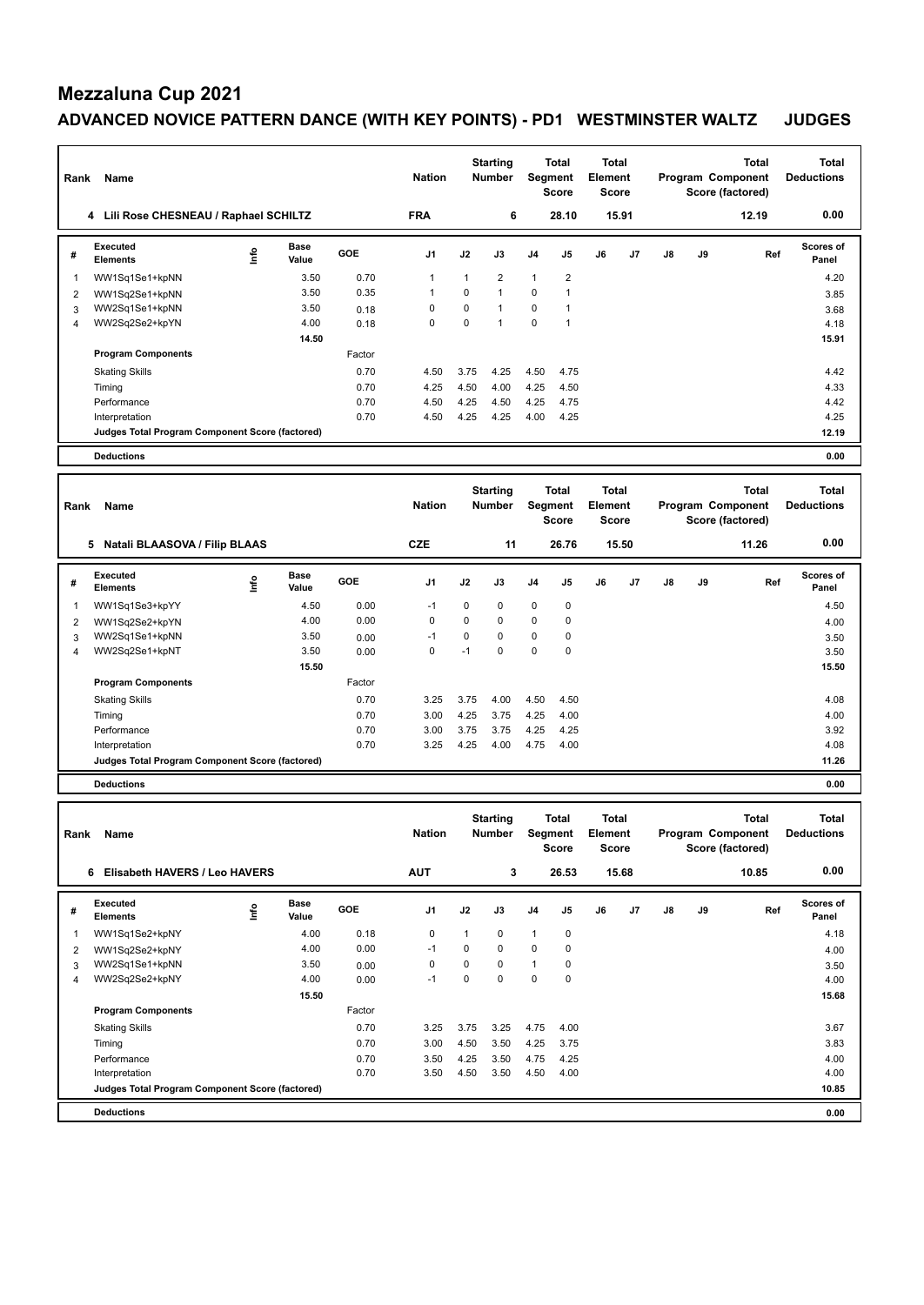| Rank | Name<br>7<br>Ludovica FALCONE / Federico ROTASPERTI |    |                      |            | <b>Nation</b><br><b>ITA</b> |      | <b>Starting</b><br><b>Number</b><br>8 | Segment        | <b>Total</b><br><b>Score</b><br>24.21 | Total<br>Element<br><b>Score</b> | 14.11          |    |    | <b>Total</b><br>Program Component<br>Score (factored)<br>10.10 | Total<br><b>Deductions</b><br>0.00 |
|------|-----------------------------------------------------|----|----------------------|------------|-----------------------------|------|---------------------------------------|----------------|---------------------------------------|----------------------------------|----------------|----|----|----------------------------------------------------------------|------------------------------------|
| #    | Executed<br><b>Elements</b>                         | ۴ů | <b>Base</b><br>Value | <b>GOE</b> | J <sub>1</sub>              | J2   | J3                                    | J <sub>4</sub> | J <sub>5</sub>                        | J6                               | J <sub>7</sub> | J8 | J9 | Ref                                                            | <b>Scores of</b><br>Panel          |
| 1    | WW1Sq1Se1+kpNN                                      |    | 3.50                 | $-0.18$    | $-1$                        | $-1$ | $\Omega$                              | $\mathbf 0$    | $\mathbf 0$                           |                                  |                |    |    |                                                                | 3.32                               |
| 2    | WW1Sq2Se2+kpYN                                      |    | 4.00                 | $-0.18$    | 0                           | $-1$ | 0                                     | 0              | $-1$                                  |                                  |                |    |    |                                                                | 3.82                               |
| 3    | WW2Sq1Se1+kpNN                                      |    | 3.50                 | $-0.18$    | $-1$                        | $-1$ | $\Omega$                              | 0              | 0                                     |                                  |                |    |    |                                                                | 3.32                               |
| 4    | WW2Sq2Se2+kpYN                                      |    | 4.00                 | $-0.35$    | $-1$                        | $-1$ | $\Omega$                              | 0              | $-1$                                  |                                  |                |    |    |                                                                | 3.65                               |
|      |                                                     |    | 15.00                |            |                             |      |                                       |                |                                       |                                  |                |    |    |                                                                | 14.11                              |
|      | <b>Program Components</b>                           |    |                      | Factor     |                             |      |                                       |                |                                       |                                  |                |    |    |                                                                |                                    |
|      | <b>Skating Skills</b>                               |    |                      | 0.70       | 3.50                        | 3.00 | 3.75                                  | 4.50           | 4.00                                  |                                  |                |    |    |                                                                | 3.75                               |
|      | Timing                                              |    |                      | 0.70       | 3.25                        | 3.50 | 3.75                                  | 4.25           | 3.25                                  |                                  |                |    |    |                                                                | 3.50                               |
|      | Performance                                         |    |                      | 0.70       | 3.25                        | 3.00 | 4.00                                  | 4.25           | 3.50                                  |                                  |                |    |    |                                                                | 3.58                               |
|      | Interpretation                                      |    |                      | 0.70       | 3.25                        | 3.25 | 3.75                                  | 4.00           | 3.75                                  |                                  |                |    |    |                                                                | 3.58                               |
|      | Judges Total Program Component Score (factored)     |    |                      |            |                             |      |                                       |                |                                       |                                  |                |    |    |                                                                | 10.10                              |
|      | <b>Deductions</b>                                   |    |                      |            |                             |      |                                       |                |                                       |                                  |                |    |    |                                                                | 0.00                               |

| Rank | Name                                            |     |                      |            | <b>Nation</b>  |      | <b>Starting</b><br><b>Number</b> |                | <b>Total</b><br>Segment<br>Score | <b>Total</b><br>Element<br><b>Score</b> |       |    |    | <b>Total</b><br>Program Component<br>Score (factored) | <b>Total</b><br><b>Deductions</b> |
|------|-------------------------------------------------|-----|----------------------|------------|----------------|------|----------------------------------|----------------|----------------------------------|-----------------------------------------|-------|----|----|-------------------------------------------------------|-----------------------------------|
|      | Savenna PACHE / Jonathan HORMANN<br>8           |     |                      |            | <b>GER</b>     |      | 9                                |                | 23.77                            |                                         | 13.79 |    |    | 9.98                                                  | 0.00                              |
| #    | Executed<br><b>Elements</b>                     | ١nt | <b>Base</b><br>Value | <b>GOE</b> | J <sub>1</sub> | J2   | J3                               | J <sub>4</sub> | J <sub>5</sub>                   | J6                                      | J7    | J8 | J9 | Ref                                                   | <b>Scores of</b><br>Panel         |
|      | WW1Sq1Se1+kpNN                                  |     | 3.50                 | 0.00       | 0              | $-1$ | $\mathbf 0$                      | $\mathbf 0$    | 0                                |                                         |       |    |    |                                                       | 3.50                              |
| 2    | WW1Sq2Se2+kpYN                                  |     | 4.00                 | 0.00       | $-1$           | 0    | $\mathbf 0$                      | $\pmb{0}$      | 0                                |                                         |       |    |    |                                                       | 4.00                              |
| 3    | WW2Sq1Se1+kpNN                                  |     | 3.50                 | $-0.53$    | $-1$           | $-2$ | $-1$                             | $-1$           | 0                                |                                         |       |    |    |                                                       | 2.97                              |
| 4    | WW2Sq2Se1+kpNN                                  |     | 3.50                 | $-0.18$    | $-1$           | $-1$ | $\mathbf 0$                      | $\mathbf 0$    | 0                                |                                         |       |    |    |                                                       | 3.32                              |
|      |                                                 |     | 14.50                |            |                |      |                                  |                |                                  |                                         |       |    |    |                                                       | 13.79                             |
|      | <b>Program Components</b>                       |     |                      | Factor     |                |      |                                  |                |                                  |                                         |       |    |    |                                                       |                                   |
|      | <b>Skating Skills</b>                           |     |                      | 0.70       | 3.00           | 3.50 | 3.75                             | 3.75           | 4.50                             |                                         |       |    |    |                                                       | 3.67                              |
|      | Timing                                          |     |                      | 0.70       | 2.75           | 3.50 | 3.50                             | 3.75           | 3.50                             |                                         |       |    |    |                                                       | 3.50                              |
|      | Performance                                     |     |                      | 0.70       | 3.00           | 3.25 | 3.75                             | 3.50           | 4.00                             |                                         |       |    |    |                                                       | 3.50                              |
|      | Interpretation                                  |     |                      | 0.70       | 3.00           | 3.25 | 3.75                             | 3.75           | 3.75                             |                                         |       |    |    |                                                       | 3.58                              |
|      | Judges Total Program Component Score (factored) |     |                      |            |                |      |                                  |                |                                  |                                         |       |    |    |                                                       | 9.98                              |
|      | <b>Deductions</b>                               |     |                      |            |                |      |                                  |                |                                  |                                         |       |    |    |                                                       | 0.00                              |

**Total Deductions Total Program Component Score (factored) Total Element Score Total Segment Score Starting Rank Name Nation Number # Executed Elements Base Value GOE J1 J2 J3 J4 J5 J6 J7 J8 J9 Scores of Panel** 1 WW1Sq1Se1+kpNN 3.50 -0.18 -1 -1 0 0 0 **Ref**  WW1Sq1Se1+kpNN 3.32 **Info 9 Irene BARRERI / Alessandro DI GIORGIO ITA 5 21.86 12.41 9.45 0.00** 2 WW1Sq2Se1+kpNN 3.50 -0.53 0 -1 -1 -1 -1 2.97 1 WW2Sq1Se1+kpNN 3.50 -0.35 -1 -2 -1 0 0<br>2.97 4 WW2Sq2Se1+kpNN 3.50 -0.53 -1 -2 -1 0 -1 4 WW2Sq2Se1+kpNN 3.50 -0.53 -1 -2 -1 0 -1 2.97  **14.00 12.41 Program Components**  Skating Skills 2.75 3.00 3.50 4.00 3.75 Factor 0.70 2.75 3.00 3.50 4.00 3.75 3.42 Timing 2.75 3.00 3.25 3.75 3.50 3.25 3.75 3.50 3.25 3.75 3.50 3.25 Performance 0.70 2.75 3.25 3.50 3.75 3.50 3.42 Interpretation 0.70 2.75 3.25 3.50 3.50 3.75 3.42 **Deductions 0.00 Judges Total Program Component Score (factored) 9.45**